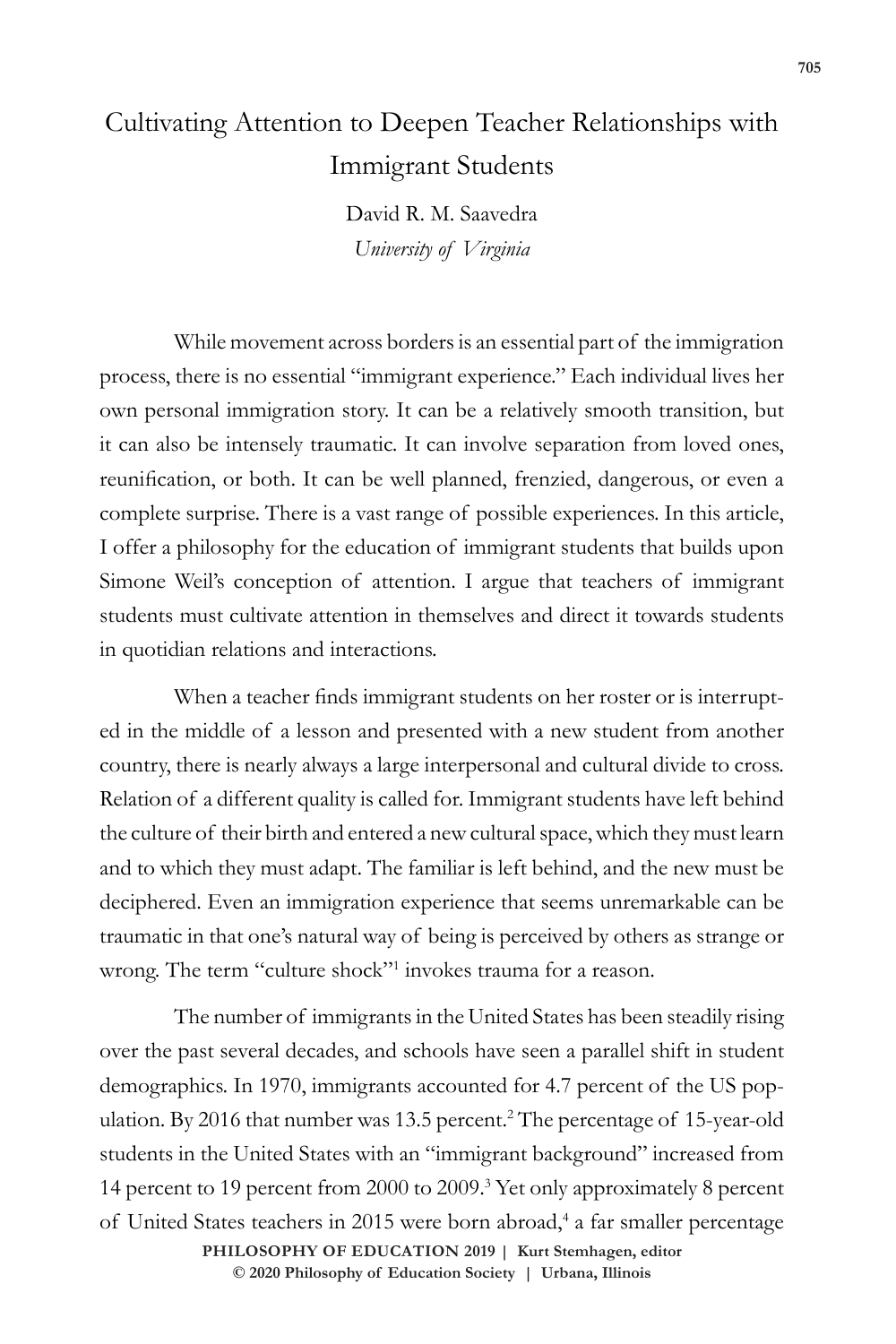than in the population as a whole. It appears that many immigrant students are unlikely to have a teacher who can naturally empathize through personal experience with the challenges of cultural adjustment. This situation, coupled with the extensive diversity of immigrant experiences, creates a dilemma for the United States teaching force.

When the experiences of immigrant students are so disparate from those of the other students in the room and from the teacher herself, how should these students be supported? Assuming that teachers generally want the best for their students, what responsibilities do they hold for students who happen to be immigrants? Simone Weil's explication of attention offers a potential answer, which I explore using excerpts from three personal essays written by immigrant high school students.

#### ORIGINS

In the fall of 2015, I was a teacher of English as a Second Language (ESL) at a diverse, urban, public high school in New England. That year I taught an advanced ESL course, which was composed of eighteen students who were quite literally from all over the world: Bangladesh, China, Dominican Republic, Eritrea, Ethiopia, France, Haiti, Italy, Kazakhstan, Kenya, Sudan, Syria, Tanzania, and Togo. During the latter half of the first semester, students crafted personal essays. Most chose to write about an experience related to their immigration journey. I saved the essays of students who granted me permission to do so.

This assignment enriched and deepened the insight I was gaining into each student's background over the course of our teacher-student relationship. During my teaching career I held an intuitive belief that teachers ought to listen for what students need and who they are, provide space and opportunities for students to explore important personal experiences, and be open to receiving communications about these issues if students choose to reveal them. Much of my practice as an educator sprang from this ethos. In this article, I attempt to pull out the threads and underlying assumptions of this educational ethos and re-form them into a grounded philosophical stance capable of informing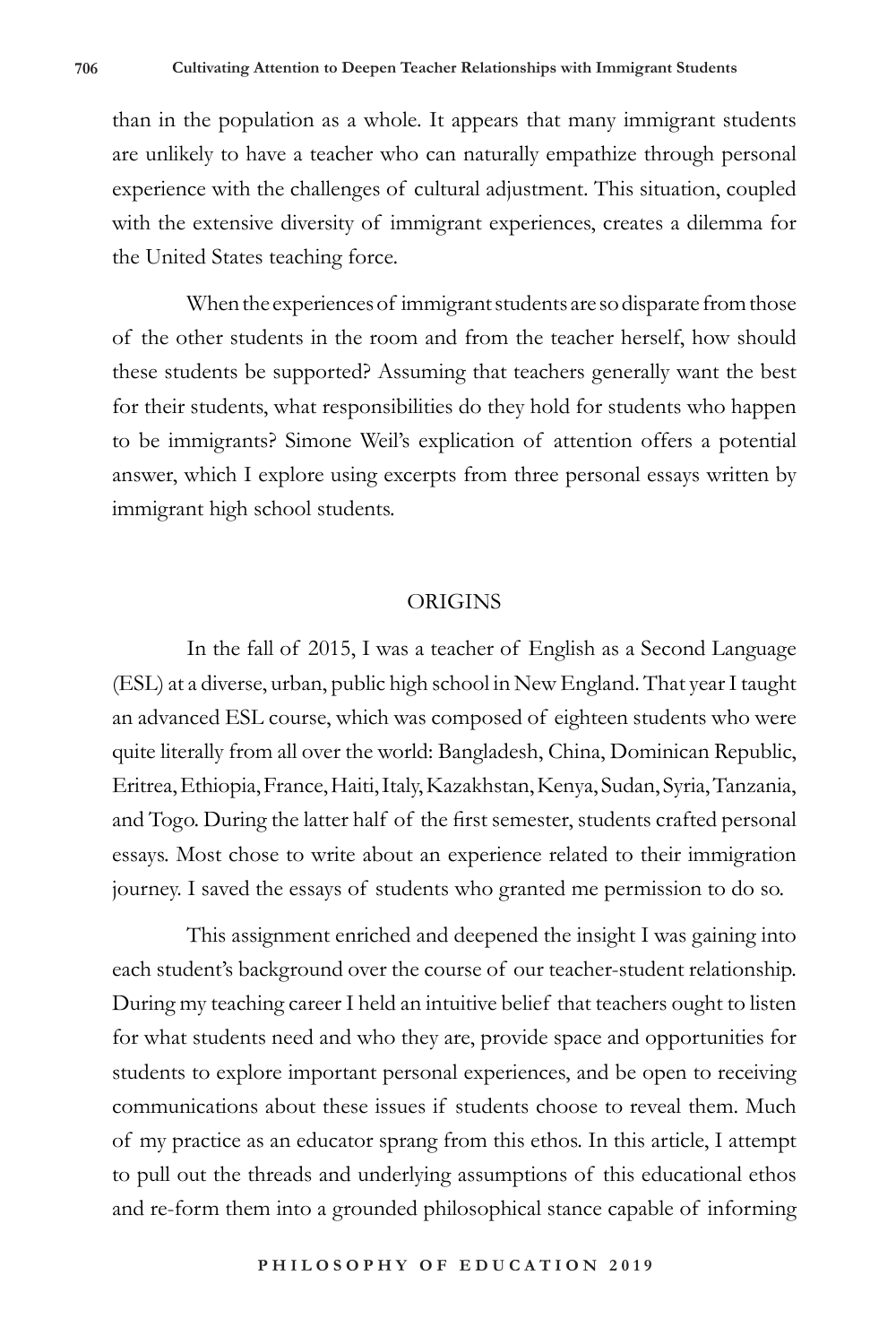the work of other practitioners in the field, particularly those who work with immigrant students.

The three essays presented here offer a taste of the range of immigrant student stories. Mariam<sup>5</sup> from Eritrea highlights the complexities of reunion. Yonas from Ethiopia underscores the challenges of a changed role within the family. Fabienne from Haiti illuminates intense trauma. While the fact that this was a graded assignment may have tempted students to embellish or fabricate these stories, I choose to treat them as accurate representations of the students' experiences from their own perspectives. I do so for two reasons. First, there is wide diversity of experience that immigrant students bring with them into a United States classroom. The experiences presented in these essays are well within the bounds of what may be considered plausible. Indeed, in my nine years of teaching immigrant students in the United States, the themes of reunification, separation, changed roles, and trauma recurred frequently. Second, my role as these students' teacher, sometimes for the second or even third time, afforded me many opportunities to "triangulate" the information presented in these essays, to use a social science term. Conversations with students, conversations with their parents, conversations with their other teachers, classroom discussions, and other writing produced by these students give me a high level of confidence that their representations are accurate.

## SIMONE WEIL'S CONSTRUCTION OF ATTENTION

Before engaging deeply with these specific cases, we must first understand Simone Weil's conception of attention as it relates to education. In her evocative essay, "Reflections on the Right Use of School Studies with a View to the Love of God,"6 Weil argues for the cultivation of attention as the central purpose of education. She argues that students should use their studies to develop the capacity for attention and that teachers should make the development of this capacity in students an explicit aim of the classroom.7 For Weil, the school curriculum is merely the means through which attention is cultivated.

Weil's characterization of attention is that of openness to insight, cou-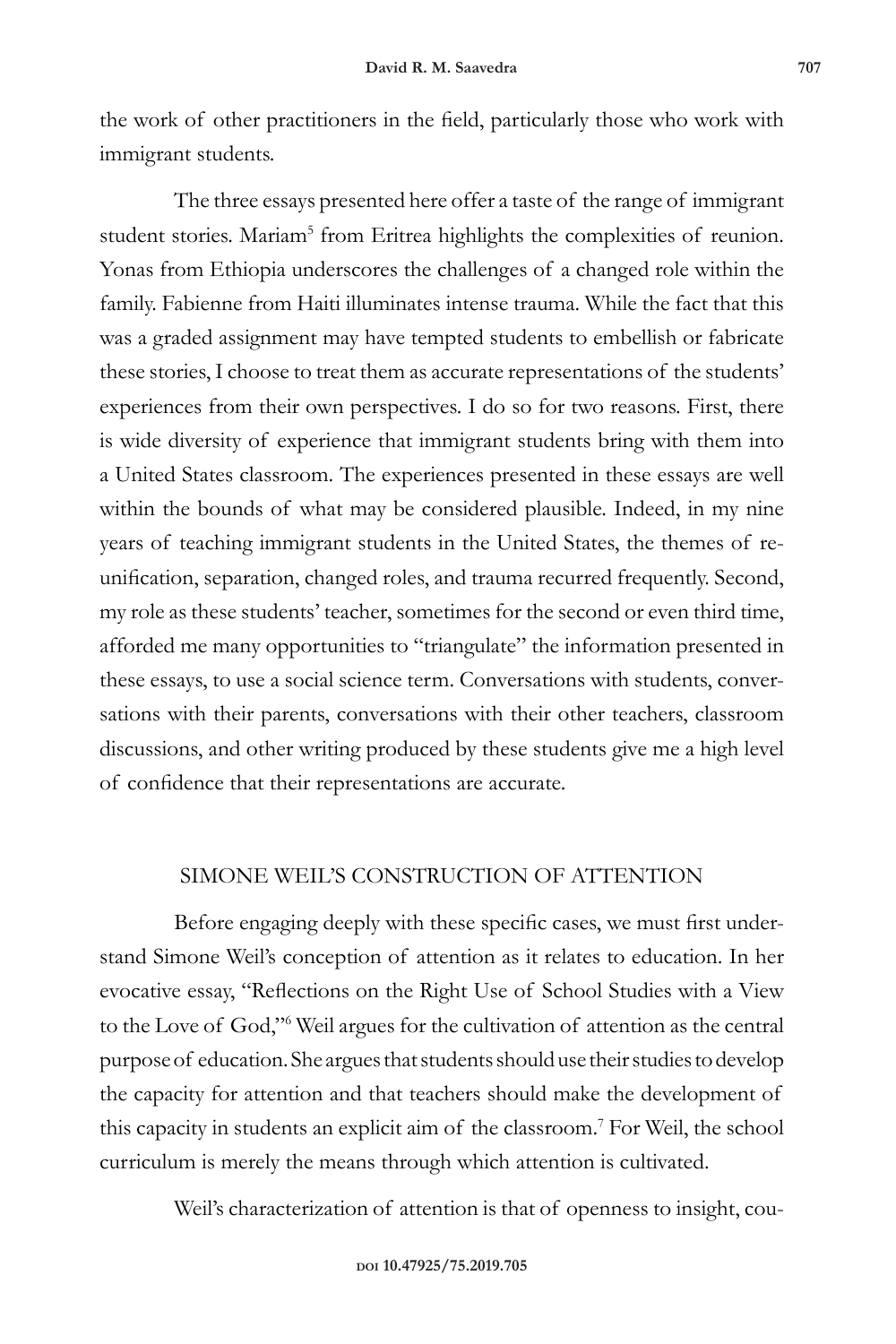pled with patience and pure intent. A person readies one's mind for attention by drawing into the background the relevant knowledge already possessed, making it accessible yet not the focal point of thought. The mind itself must have no focus. It is "detached, empty, and ready" to receive truth from the world.<sup>8</sup> The attender requires patience. "There is a special way of waiting upon truth, setting our hearts upon it," Weil states, "yet not allowing ourselves to go out in search of it."9 The attender must wait for truth to make itself known. And for truth to reveal itself, a pure intent is necessary. Weil defines this intent as "the sole idea of increasing his grasp of truth."10 Instrumental aims will not lead to true attention. For Weil, the insight that results from attention cannot be expected to appear quickly, and it will only emerge from a motivation for truth.

Undergirding Weil's argument is a deep religious current, which announces itself in the second half of the essay's title: "with a View to the Love of God." Weil explicitly ties attention to Christianity throughout, describing attention as the essence of prayer and as stemming from a desire for connection with God. She names faith as a necessary condition of attention, as well.<sup>11</sup> Connections between religious ideals and attention appear on every page. For Weil the concept of attention is deeply tied to religious convictions.

There is much to appreciate in Weil's explication of attention and much that can inform educators of immigrant students in the United States. Her ideas cannot be transplanted wholesale into this context, however. They must be adapted and repurposed.

# IN A NEW CONTEXT: RECONSTRUCTING ATTENTION AS RELATIONAL

In my estimation, bringing Weil's notion of attention to the context of a contemporary classroom serving immigrant students requires that it be refashioned in two major ways. The first is in regard to who must attend and to what. Weil argues for the development of attention in students via the everyday curriculum. While I can think of no reason that students should be denied such an education, I argue that *teachers* must cultivate attention as a guiding principle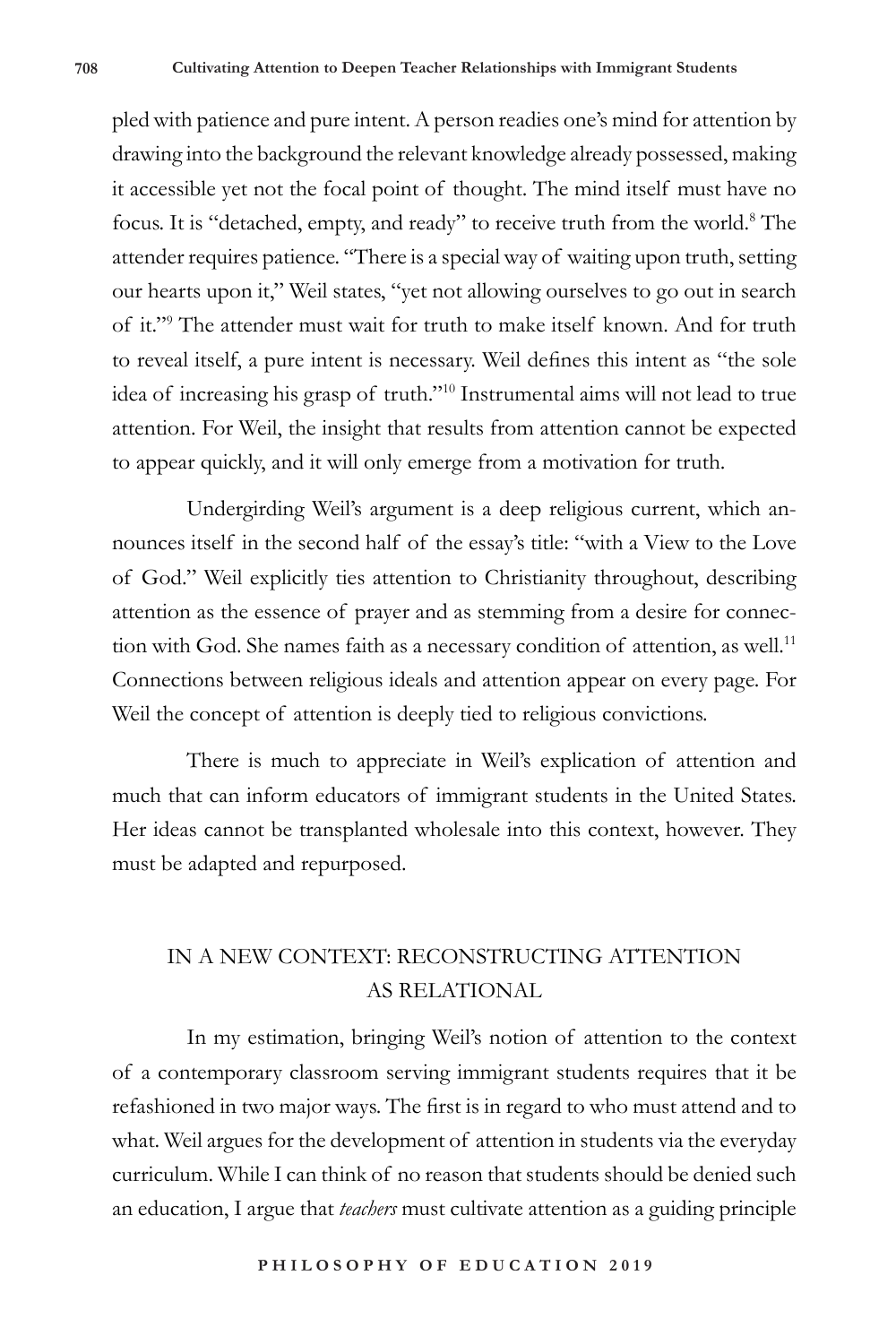in their teaching practice. Immigrant students come to the classroom with an unimaginably wide array of experience that is not patterned or easily categorized. Even if experiences seem similar on the surface, different students will understand and make meaning of them differently. There is not a pedagogical technique or a set of "teaching moves" that teachers can employ to effectively support all students. What teachers *can* do is attend to students with curiosity towards understanding their lived experience. Directing attention towards students allows teachers to see them as whole human beings and understand the unseen barriers that individually impact them. Attending is an acknowledgement of each student's humanity and the uniqueness of each student's experience.

The second change I make to Weil's conception of attention relates to the religious nature of her argument, which is quite obviously problematic in a secular, public school context. To cultivate attention, a "love of God" is not a necessary condition. Weil briefly acknowledges this perspective herself. While explaining that the development of attention is achieved through its very practice, she states: "*[q]uite apart from explicit religious belief*, every time that a human being succeeds in making an effort of attention with the sole idea of increasing his grasp of truth, he acquires a greater aptitude for grasping it ... "<sup>12</sup> (my emphasis). This is Weil's only direct statement that a Christian faith is not required to cultivate attention. She thus momentarily acknowledges the possibility that attention need not be underpinned by religious belief. A secular version becomes possible. Yet if attention exists not "with a view to the love of God," then with a view to what?

Weil gives us the answer herself. Once cultivated, she urges that attention be turned to others. Attending to another, Weil argues, requires one to let go of preconceptions and see the other as she is. If the other suffers, the attender is able to understand that suffering and to help in the way that is needed. Weil distills this use of attention into a single question: "What are you going through?"13 In turning attention towards others it becomes a conduit for compassion and empathy. Via attention we recognize another individual's complete humanity. For Weil, this turning of attention towards others is still religiously motivated. She equates "the love of God" with "the love of our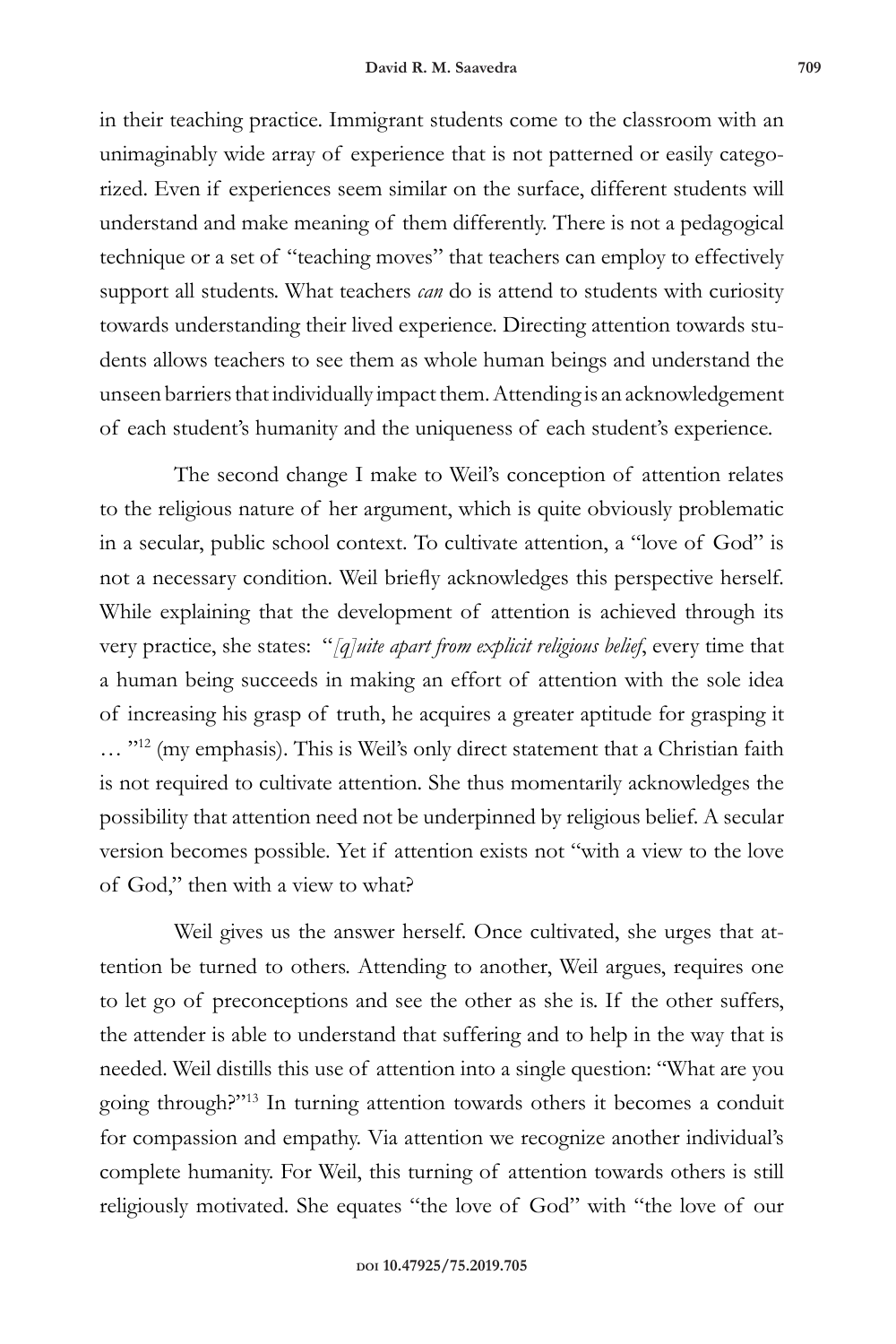neighbor."14 Yet compassion and empathy do not require a religious motivation. Human connection is a positive and strong motivational force that can exist outside the religious realm. In a secular space, then, attention can exist with a view to the love of humanity.

Just as in Weil's original conception of attention, a humanity-driven, teacher-practiced version still requires openness to insight, patience, and purity of intent. In attending to others rather than curricular content, however, the conception of attention becomes relational, with compassion and empathy as core drivers. Attention is turned towards others—the students—and these others will influence just how, when, and even if, the attention of the teacher will bear fruit. This layer of human connection makes the three core aspects of attention all the more important. Teachers remain open to receiving the truths of their students, even if the relationship is strained. They remain patient in waiting for truth, recognizing that it is the prerogative of the students to reveal it when ready. They maintain a noble purpose in attending to their students, one that is in some way directed towards support. Attention in this arena does not have a distant goal of spiritual connection; it has instead the potential to impact the lives of students with whom the teacher interacts on a daily basis.

Some might bristle that attending to students seems invasive, that the teacher is somehow overstepping the bounds of the teacher-student relationship. Yet we must remember that there are two sides to the relation, and both must be willing participants. The attentive teacher moves through the day open to receiving what students are willing to disclose. There is no prying. There is no coercion. Students maintain agency in the relationship, sharing what they want when they are ready. Any outward behaviors they display in the classroom are in the public sphere and available for the teacher to receive and interpret. As the student must be a willing participant in the relation, the teacher will not connect with every student on the same level. A disposition of attention leaves an opening for every student to engage with the teacher on a deeper level if they choose. The teacher opens the door. The student must choose to walk through. A student may communicate her experience and its impact openly, as in the essays below. Behaviors and emotions might index a student's larger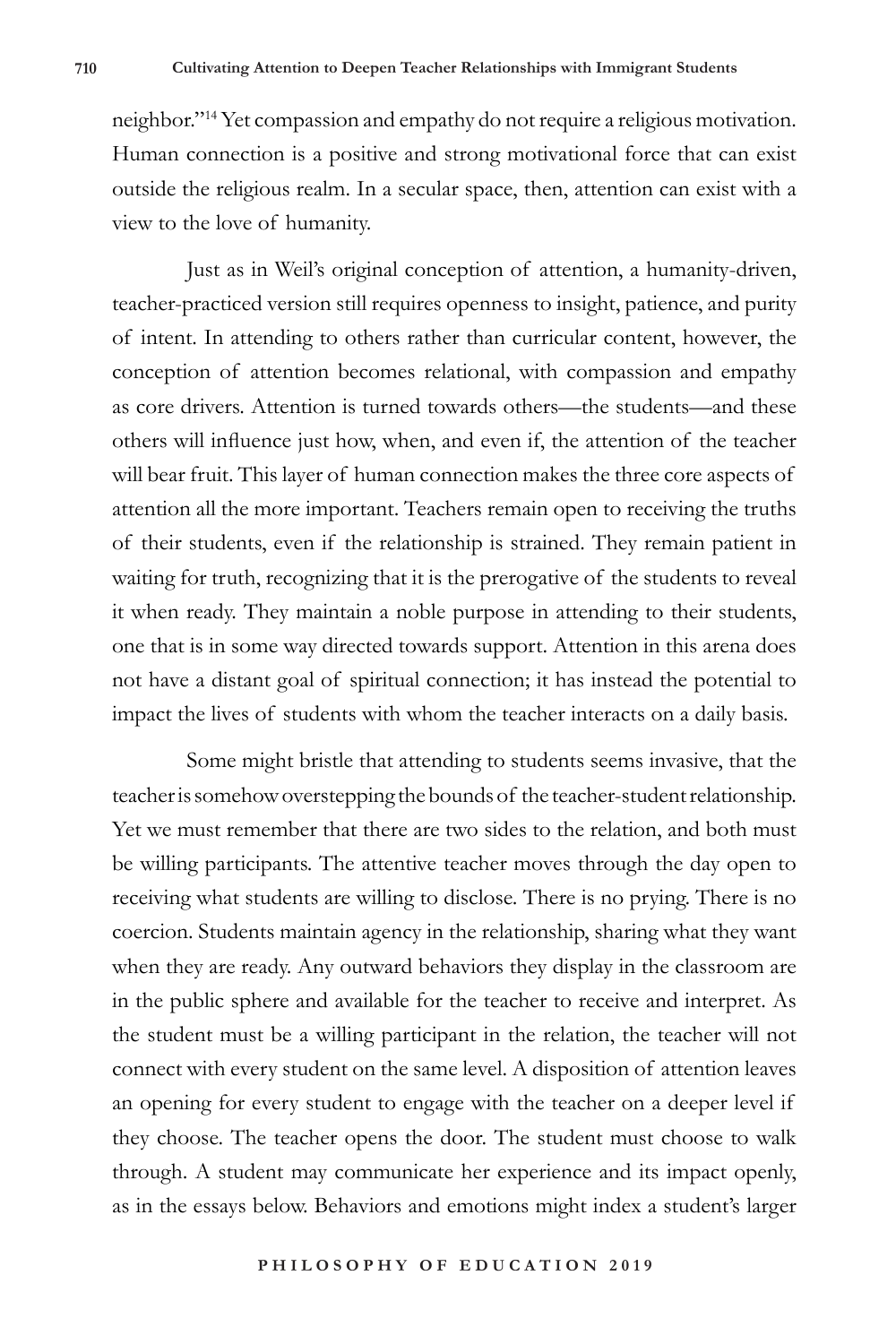experience as well. An attentive teacher takes in all such signs with curiosity in order to better understand the human being with whom she is in relation.

The stories of Mariam, Yonas, and Fabienne can be instructive here.<sup>15</sup> These examples are not meant to imply that personal stories and behaviors correlate or that one can predict the other. Students with similar behaviors might have vastly different experiences and vice versa. Rather, attention over time allows the teacher to see numerous truths—behaviors, emotions, stories—that, when taken together, lead to a deeper understanding of what is impacting a particular student's development and learning.

Mariam, a student from Eritrea, writes of reunification with her parents:

*When I was about 2 years old my dad died. … When I was around 4 or 5 years old my mom got married, and she moved to America with my step dad. So, I did not remember her or my step dad that much. I only knew them by picture, and they used to talk to me through the phone. … I never knew what it was like to have parents with me. All of them left me and my little brother when we were very young … When I got to America … I was so exciting to know what it is like to have a mom and dad beside me. But when I met them I didn't know what to say … I didn't know them … I could not even make eye contact with them … I was very disappointed about this situation because I didn't thought it will be like this. … It is a terrible feeling when you aren't feeling uncomfortable with your parents. So, I did everything I could to talk to them to be open with them. I even tried to pretend that I grew up with them … This transition wasn't easy at all, but it helped me see my parent from different perspective. It helped me see what kind of people my parents are and what kind of person I am.*

When reunited with her parents in the United States, Mariam discovered that the parental connection she longed for was not automatic. She didn't know her parents, and they didn't know her. In her early days in my classroom, I remember Mariam as quiet yet eager to please. She was very concerned with getting things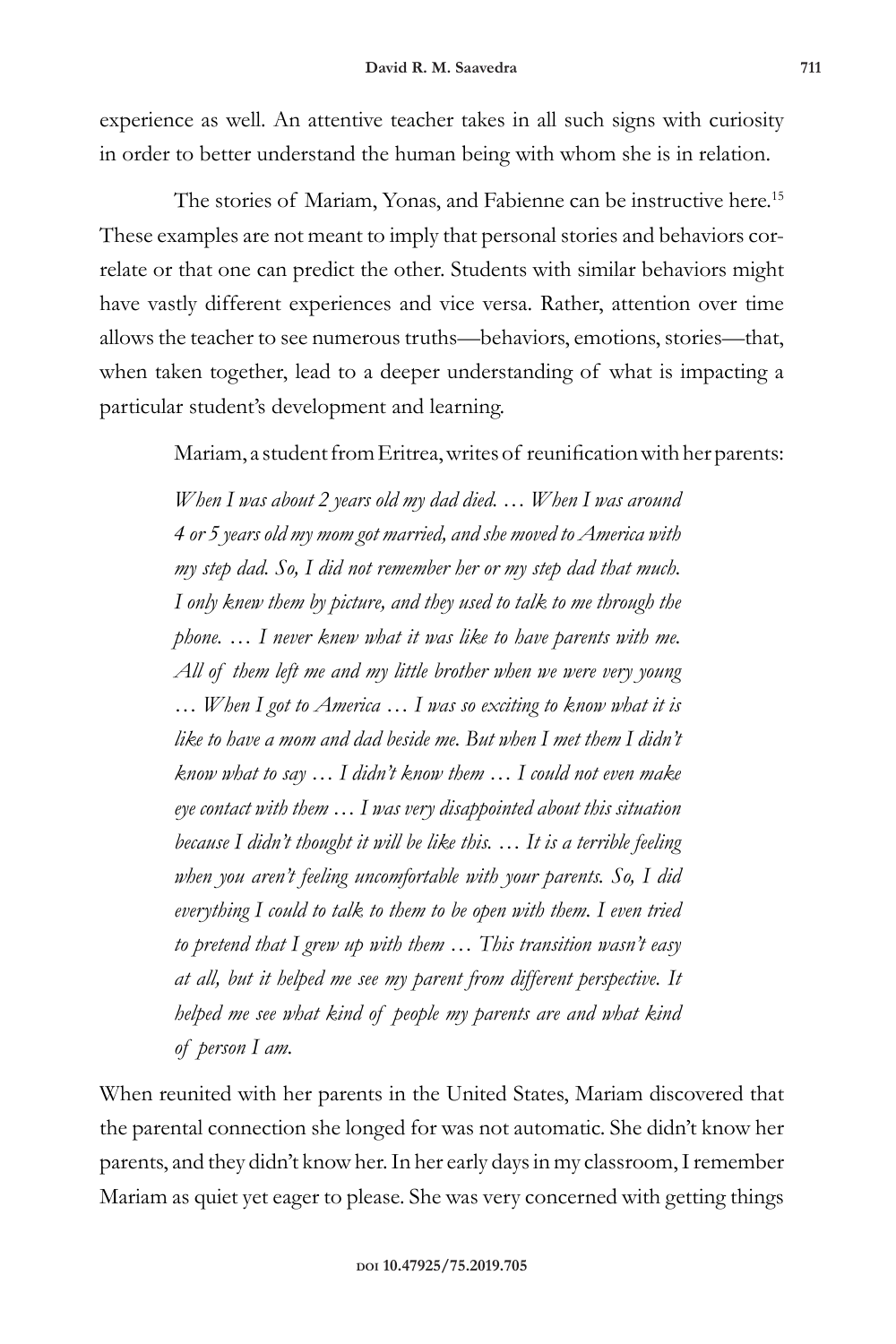"right," both academically and in her comportment. She sat up straight, always raised her hand, and asked permission even to sharpen her pencil. She managed herself carefully. As time went on, she began to come out of her shell, and the friends she made were very important to her. She was driven to succeed and do well in school and spoke about wanting to go to college years before she would even apply. As we came to know each other, I could see a connection between her developing relationship with her parents and her behavior in school. Building comfort in one arena paralleled comfort in the other.

Yonas writes of separation from family, friends, and native culture and of being forced to adopt a new role in his transition from Ethiopia to the United States:

> *We were fortunate enough to get sponsors from the United States but … [o]ur sponsors could only afford to bring my mom and three children. This meant my mother had to make the terrible decision of bringing three children while leaving three back home to fend for themselves. … Being separated from my siblings, my country and all my friends is the hardest thing I ever had to do. … I was 16 years old when I first arrived in America but I was no longer the baby of the family, I quickly had to transition to the man of the house. … I landed a job at a convenience store. This was a huge transition for me because as the youngest child, I never had to do any work even in the household. But with the rent and bills due, I knew I had to work to help my mother and my sisters make ends meet. On top of paying bills, I also had to take my mother frequently to the hospital for treatment. She didn't know any English and … I was the only choice available. … These challenges have helped me grow faster than I wanted to or was ready for ... but I did it and it lets me know I can overcome obstacles and succeed in life.*

Yonas sees the responsibility that has been thrust upon him as an abrupt end to his childhood. In school, he was sometimes overly tired and lacked concentration and focus. He often was unable to complete homework assignments. He only put effort into assignments for which he saw a useful purpose. (This piece, for example, became his college application essay.) Absences from school or class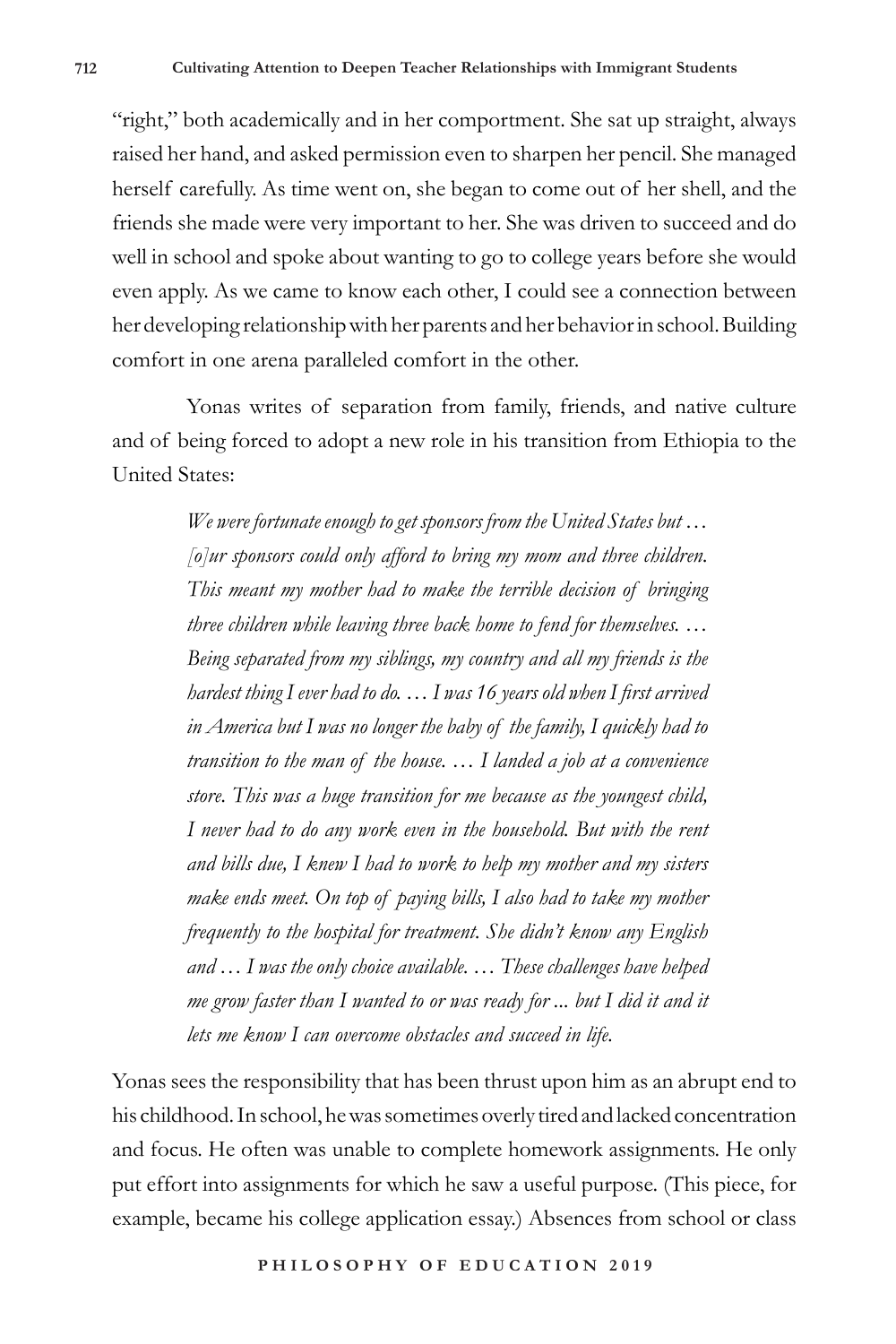were frequent. Understanding Yonas's responsibilities and obligations to his family outside of school were essential to understanding his performance in and attitude towards school. Paying rent trumps doing homework.

Fabienne describes the 2010 Haitian earthquake in chilling detail. She writes of collapsed houses, the injured, and sleeping outside among corpses:

> *As a child, my life was focused on school and hanging out with my friends. However, on January 12, 2010, it all changed when a 7.0 magnitude earthquake devastated Haiti. … I was at my house with my family when the ground began to shake. Thirty seconds later, the earth stopped shaking; the country was blurry. Everywhere, I saw collapsed houses and injured people. So many houses were destroyed with people trapped inside and many bodies were scattered on the streets. With no emergency services, corpses were just left there. I had to sleep among them as we could not trust the integrity of our house. I had never thought about death, but for the first day of my life, I faced it. I had to live with the fear of dying for several days in the street. My hands and body continuously shaking. I was freezing. I felt vulnerable … Due to the earthquake, my father decided to bring my siblings and I to the United States … January 2010 was a decisive month of my life. It was terrifying … I know how it feels to have nothing.*

The earthquake was a traumatic, formative experience that Fabienne will never forget. She first arrived in my classroom after approximately one year of living in the United States. She tried very hard and was very eager to do well. She became frustrated when she couldn't communicate as she wanted. She would also become frustrated with other students if she saw their behavior as disruptive. I interpreted Fabienne's behavior as a need for control. Having experienced such unexpected devastation followed by a cultural and personal uprooting, she channeled her energies into controlling herself and as much of her environment as possible. Over much time her frustration waned and her trauma became distant enough for her to write honestly about her experience.

In attending to students, the teacher begins to see them not as mere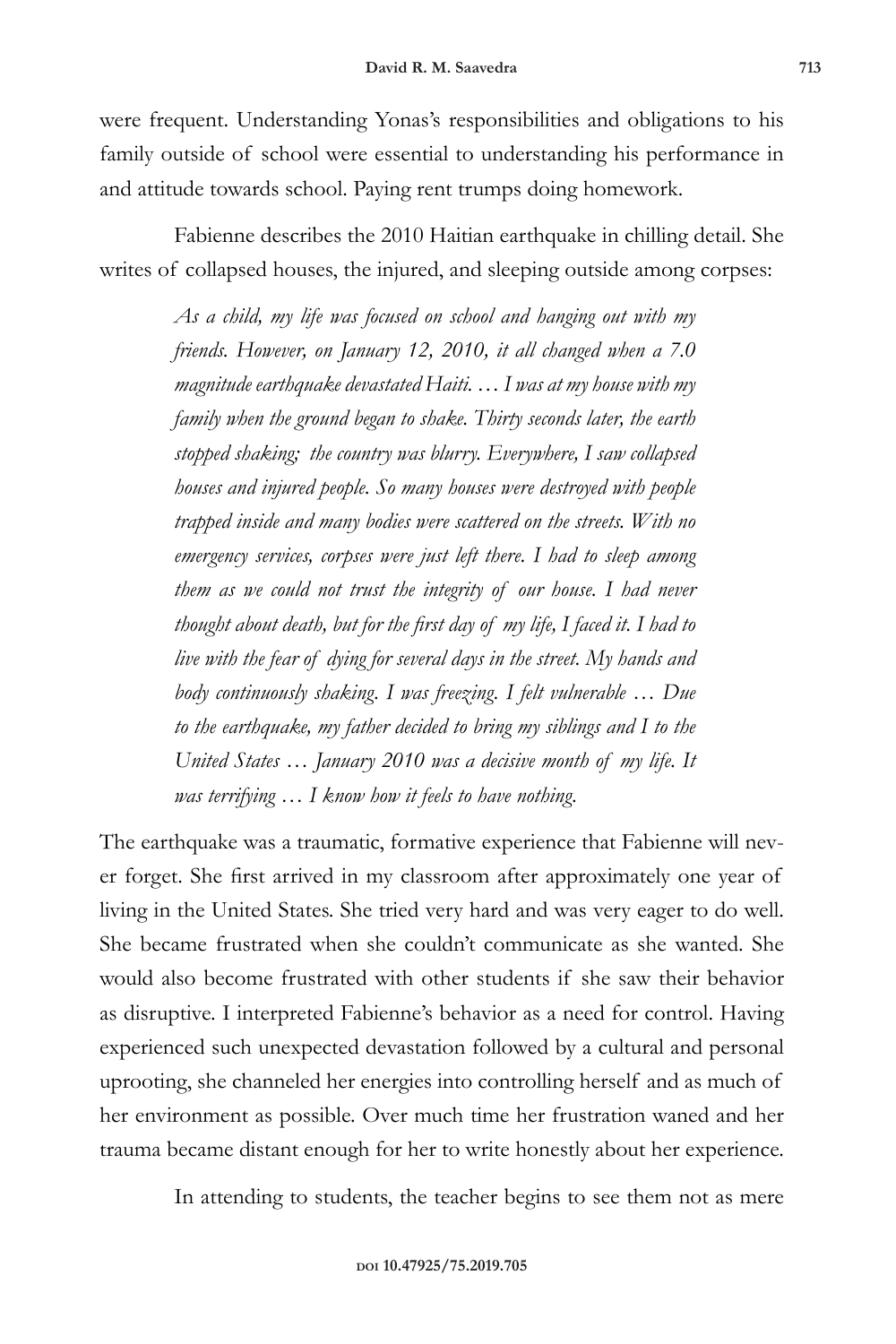learners, but as human beings with concerns that extend beyond the school walls. Attention to students' whole lives, including past experience, opens opportunities for engagement and support. The essays of Mariam, Yonas, and Fabienne illustrate the incredibly different experiences students bring with them to the classroom. In attending to each individual, the teacher notices behaviors and attitudes that may signal trauma and emotional hardship. This informs the relationships as it develops. With each new bit of truth revealed by the student, the teacher recalibrates in an attempt to provide the support that the student needs to thrive.

### THE GOOD OF A RELATIONAL ATTENTION

Why should attention be a teacher's responsibility? There are those who would argue that the teacher's job is simply to impart knowledge and develop skills. Attending to the whole student pushes beyond the job description and into the realm of the unnecessary. Leave individuals to sort out their own lives, they might say. I assert that a teacher's attention can lead to improved learning outcomes for students. While instrumental purposes, according to Weil, undermine the attainment of attention, true attention can still further instrumental aims. When we are overtired, it is difficult to learn. The body demands sleep, and we spend our time fighting sleep rather than learning. This is a simple biological example of how our personal context affects learning. The same is true of the emotional realm. Trauma, stress, and anxiety negatively impact learning. Negative emotions can block our ability to understand new information and integrate it into knowledge networks. If the development of knowledge and skills is the desired outcome of schooling, attention can help teachers reach that goal more effectively by illuminating unseen emotional barriers tied to students' difficult experiences. Once illuminated, the teacher can better help students overcome these barriers and reduce their impact on future learning. If we want students to learn math, English, history, and science, attention helps teachers accomplish those goals more effectively.

Yet there is something more fundamental that obligates teachers to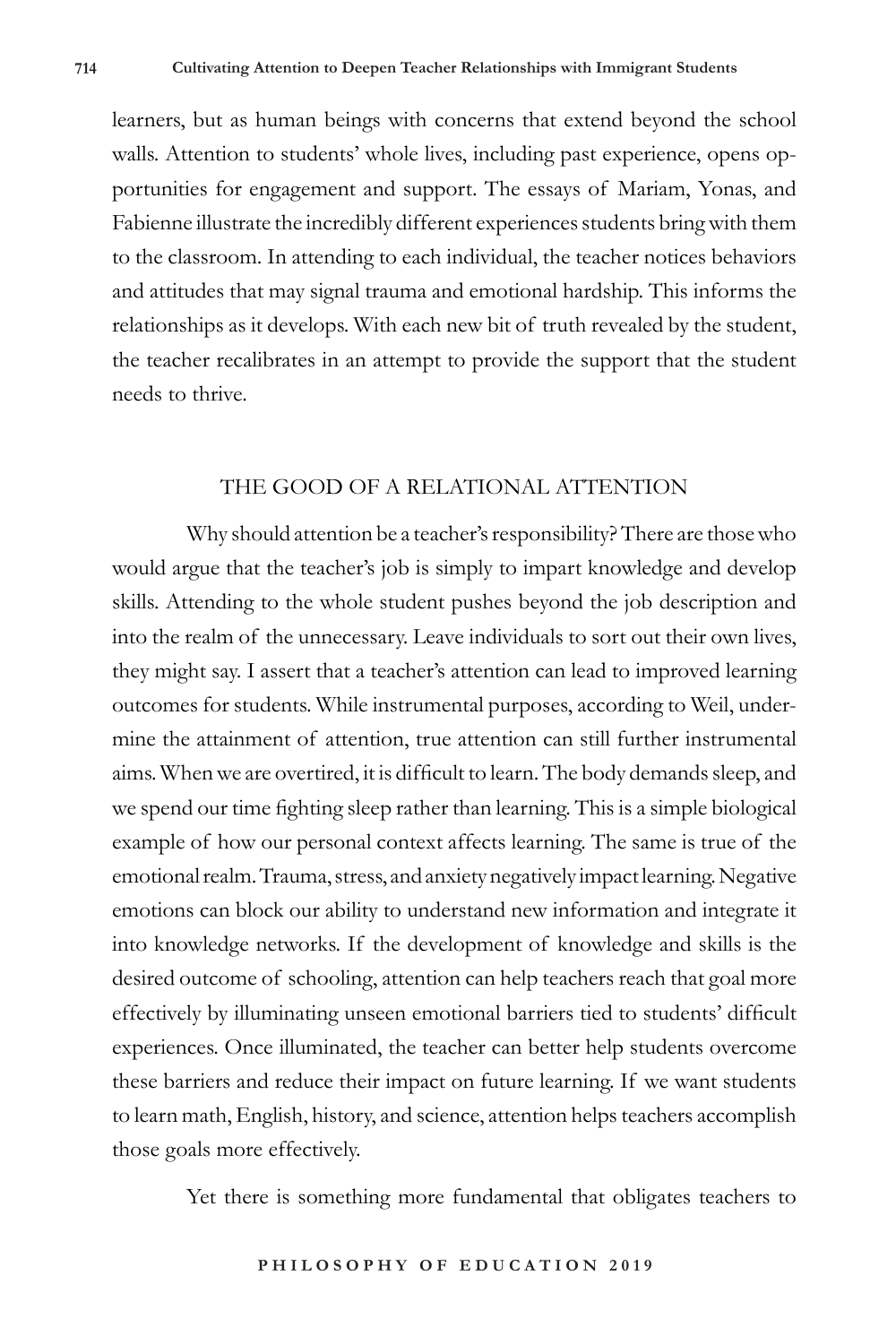attend: the view to the love of humanity. Teaching is relational at its core, and relationships need to be nurtured. Students enter the door of the classroom as whole people who want to be cared for, listened to, and understood. They bring with them their joys, triumphs, pain, struggles, and trauma. Attention acknowledges students as human beings and refuses to reduce them simply to the role of learner. It establishes a relationship built on compassion and empathy that can help begin the process of making peace with difficult past experiences and integrating them into one's identity. Attention leads teachers to provide students with what they need in order to learn and to move forward in life.

Attention is not without its challenges, but it need not be burdensome for teachers. The cultivation of attention is a disposition or a mindset, which frames the rest of the work of teaching. It is not an extra duty, tacked on to an overstuffed list of responsibilities. Attention helps the teacher set priorities, plan effectively, and differentiate instruction for students based on a deeper understanding of their needs and struggles. It deepens the sense of purpose a teacher feels and provides rich emotional rewards through the relationships developed with students. In cultivating relational attention, teachers improve their craft through compassion and understanding.

### **CONCLUSION**

Content. Skills. Curriculum. Rubrics. Technology integration. Standards. Learning objectives. Assessments. Best practices. These terms dominate modern educational discourse, but they are only half of the story, maybe less. Teaching is a relational endeavor. As such the relationships between teachers and students should be central in any discussion of education. This is especially true for immigrant students. Unfortunately this concept is too often absent from today's educational discourse. My career as an ESL teacher put me in relation with students from all over the world with vastly differing immigration stories, and my relation to each student was unique. The concept of relational attention developed in this article was not something I could articulate at the time, but I felt the need for it. My relation with students told me that it was necessary.16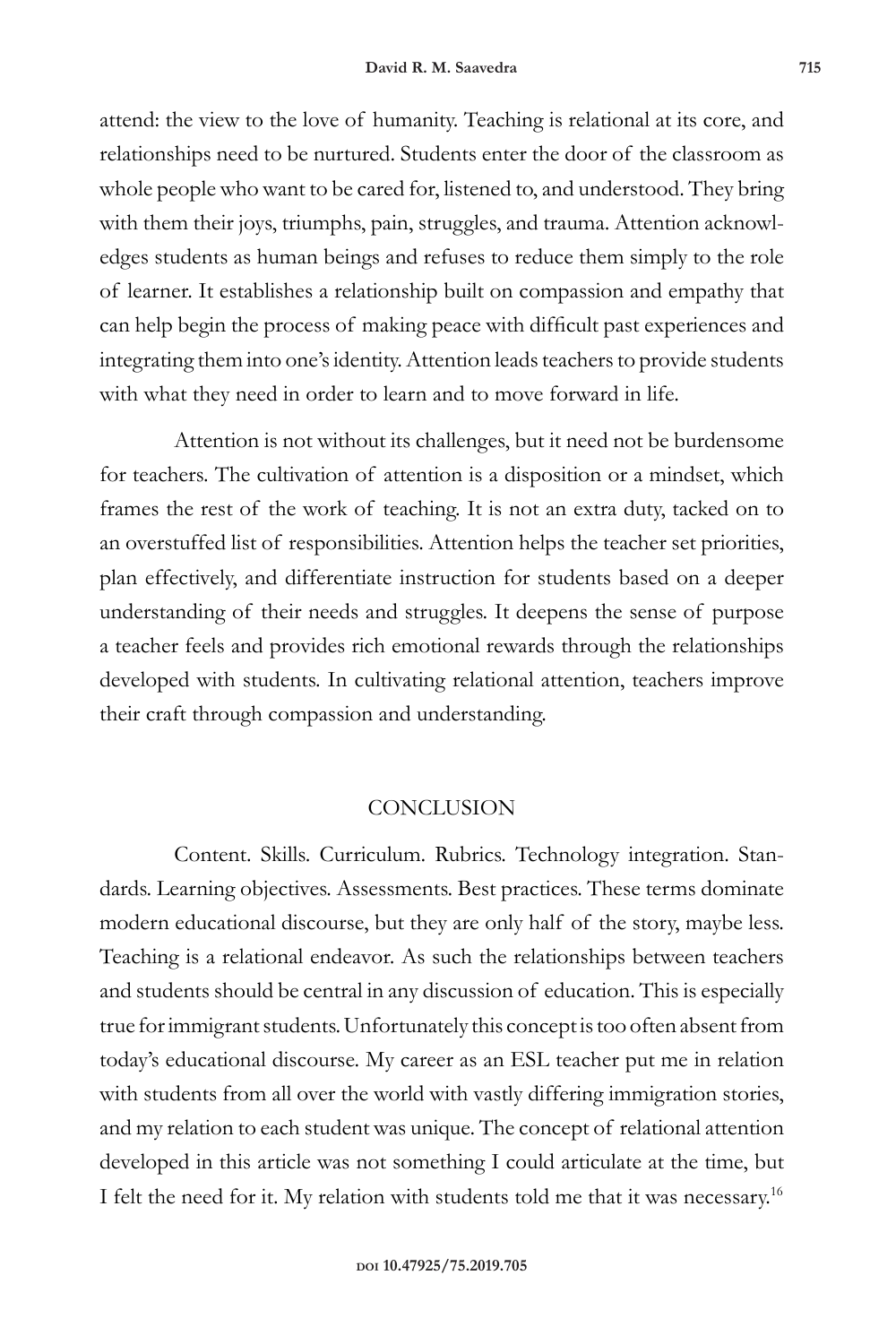Students are more than learners; they are whole human beings. Teachers, as human beings in relation with other human beings, have a responsibility to turn their attention towards their students and, with the noble intentions of caring and supporting, wait patiently for students to reveal insights into who they are and what they have been through. The cultivation of an attentive disposition on the part of the teacher benefits students through the recognition of their human potential and an enhanced understanding of their needs and struggles. It benefits the teacher through the development of rich relationships with students that lead to a deep sense of accomplishment in their work. While it is not always easy to sustain a disposition of relational attention in the busy, hectic atmosphere of the school day, one can always take a moment, step back from the pace and pressure, and reset. It requires five simple words from Simone Weil: "What are you going through?"

<sup>1</sup> For the origins of the term "culture shock," see Edward Dutton, "The Significance of British Columbia to the Origins of the Concept of 'Culture Shock,'" *BC Studies* 171 (2011): 111–129.

<sup>2</sup> Jie Zong, Jeanne Batalova, and Jeffrey Hallock, "Frequently Requested Statistics on Immigrants and Immigration in the United States," Migration Policy Institute, last modified February 8, 2018. https://www.migrationpolicy.org/article/frequently-requested-statistics-immigrants-and-immigration-united-states.

<sup>3 &</sup>quot;Figure 10-1. Percentage of 15-year-old Students with Immigrant Background, by Country: 2000 and 2009," National Center for Education Statistics, accessed April 28, 2018. https://nces.ed.gov/pubs2012/2012007/figures/figure\_10-1.asp.

<sup>4</sup> Dick Startz, "Immigrant Teachers Play a Critical Role in American Schools," *Brown Center Chalkboard* (blog), last modified March 16, 2017. https://www.brookings.edu/ blog/brown-center-chalkboard/2017/03/16/immigrant-teachers-play-a-critical-rolein-american-schools/.

<sup>5</sup> The names of students have been changed to maintain anonymity.

<sup>6</sup> Simone Weil, "Reflections on the Right Use of School Studies with a View to the Love of God," in *The Simone Weil Reader*, ed. George A. Panichas (New York: David McKay Company, 1977), 44–52. Reprinted from Simone Weil, *Waiting for God*, trans. Emma Craufurd (New York: G. P. Putnam's Sons, 1951), 105-116.

<sup>7</sup> Ibid., 46, 50.

<sup>8</sup> Ibid., 49.

<sup>9</sup> Ibid., 50.

<sup>10</sup> Ibid., 46.

<sup>11</sup> Ibid., 44, 46, 48.